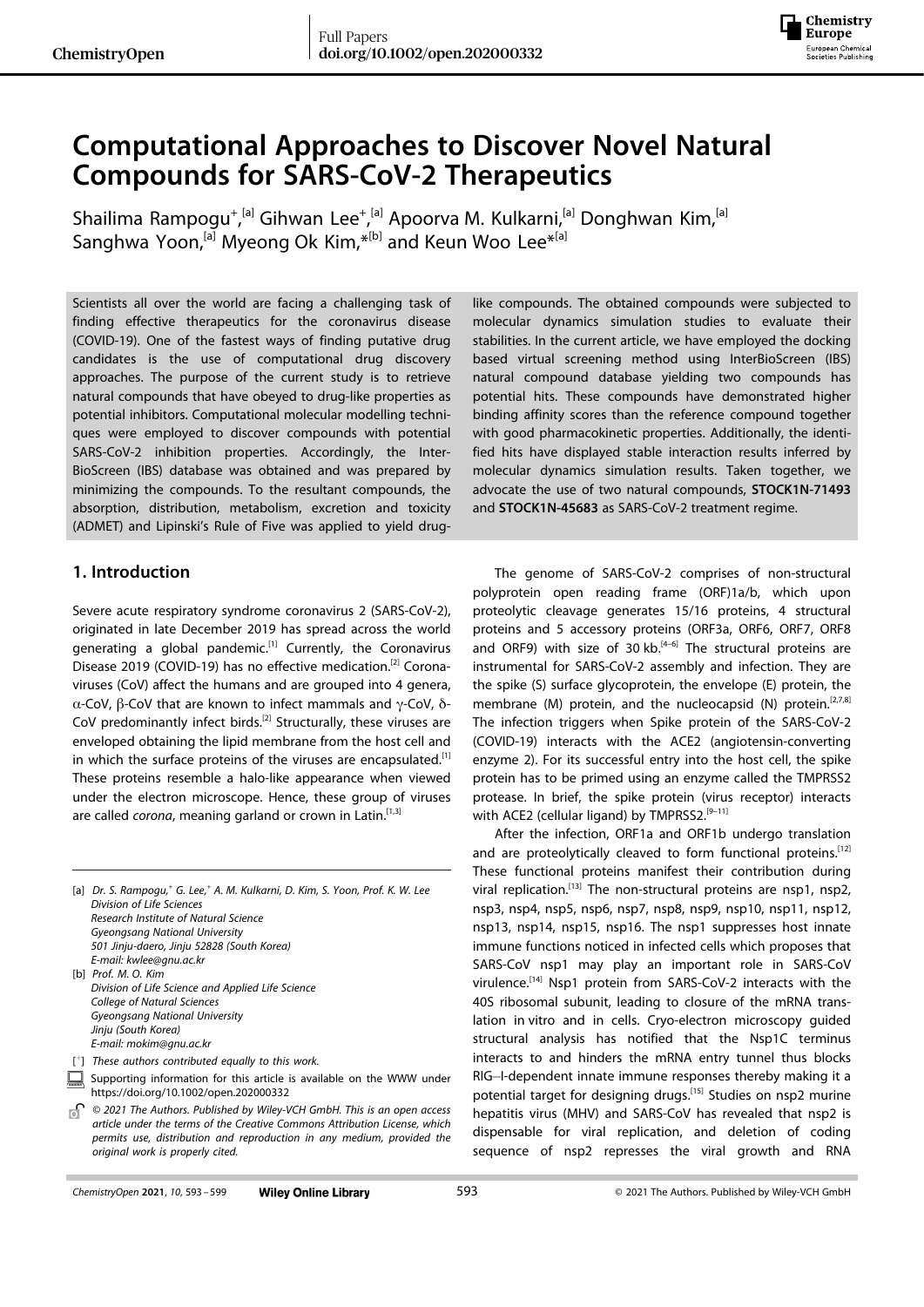

synthesis.<sup>[16]</sup> Another study recorded that the protein nsp2 interacts with prohibitin 1 (PHB1) and PHB2 two host proteins and may contribute to the intracellular host signalling disturbances amidst SARS-CoV infections.[17,18] Of all the coronavirus proteins, nsp3 is the largest multi domain transmembrane protein.<sup>[19]</sup> It is generated by pp1a/1ab by the papain-like protease domain(s), a part of  $Nsp3$ ,<sup>[20]</sup> and participates by several roles in the life cycle of the virus by serving as a scaffold protein aiding to bind to itself and to interact with host proteins or other viral nsp's.[20] It is a fundamental requirement for the replication/transcription complex (RTC)<sup>[20]</sup> formation. Furthermore, nsp3 is involved in the cleaving of the polypeptides, hindering the host innate immune response and stimulating cytokine expression.<sup>[21]</sup> The nsp4 binds to nsp3 which is a necessity for viral replication and perhaps host protein to bring about the role related to the rearrangement of the membrane in SARS-CoV.<sup>[8,22]</sup> The nsp5 encodes for  $M<sup>pro</sup>$  and fundamentally cleaves viral polypeptides<sup>[19,17]</sup> and inhibits IFN signalling.<sup>[21]</sup> The protein nsp6 participates in restricting autophagosome expansion and formation of double-membrane vesicle (DMV).<sup>[21,23]</sup> The nsp7 cofactors with nsp8 and nsp12, and nsp8 is a cofactor with nsp7 and nsp12.<sup>[21]</sup> Nsp9 performs dimerization and RNA binding.<sup>[21]</sup> Additionally, nsp9 is speculated to mediate the replication of virus, cause overall virulence and reproduction of viral genomic RNA.<sup>[24]</sup> Nsp10 serves as scaffold a protein for nsp14 and nsp16.<sup>[21]</sup> The nsp12 functions as RNA-dependent RNA polymerase $[21]$  and its polymerase activity is enhanced in the presence of nsp7 and nsp8 cofactors.<sup>[25]</sup> The nsp13 performs RNA and DNA duplex-unwinding.<sup>[26]</sup> Studies report that nsp13 localizes to membranes, derived from endoplasmic reticulum that are perhaps the sites of RNA synthesis of SARS-CoV.[26] The nsp14 executes the proofreading of the viral genome<sup>[17]</sup> and nsp15 has viral endonuclease and chymotrypsin-like protease activities<sup>[17]</sup> and the functional role of nsp11 is still unknown.<sup>[21]</sup> The nsp16 is involved in negative regulation of the innate  $immunity<sup>[21]</sup>$  and shields the RNA of the virus from MDA5 recognition.[19]

The RNA molecule of SARS-CoV-2 (COVID-19) is capped at their 5' end to shield the process of degradation that would be caused by 5' exoribonucleases, securing efficient translation, and prevents the recognition by the host innate immune system.<sup>[27]</sup> The non-structural protein 16 (nsp16) encoding the 2'-O-methyltransferase (2'-O-MTase) performs the RNA cap modification. It requires the nsp10, which upon its interaction with nsp16 bestows selective 2'-O-MTase activity on N7-methyl guanine RNA caps. This kind of binding mechanism of nsp10 to nsp16 for the accomplishment of the 2'-O-MTase activity is a distinctive SARS-CoV-2 feature and is not discovered in host cell or other viruses.[27] The binding of nsp10 to nsp16 occurs through  $\sim$ 930 Å<sup>2</sup> activation surface in nsp10.<sup>[28]</sup> This favours nsp16 binding to RNA substrate and the methyl donor Sadenosyl-l-methionine (SAM), thereby leading to the stabilization of SAM-binding pocket and also elongating the capped RNA-binding groove.[27] Recent findings have demonstrated three sites for drugs to act upon, such as the SAM binding site, the interface between the nsp16-nsp10 and the RNA-binding groove.<sup>[27]</sup> In the current investigation, we have targeted the SAM- binding site for exploiting new leads to combat SARS-CoV-2 adapting several computational approaches.

# **2. Results**

## **2.1. Binding Affinity Calculations**

The molecular docking studies were conducted along with the cocrystallized compound SAM. The dock scores rendered by -CDOCKER interaction energy (64.22 kcal/mol) and the Gold-Score Fitness (58.42) computed by this compound was designated as an upper limit for the selection of new compounds from the IBS database, as shown in Table 1. Accordingly, two compounds STOCK1N-45683 and STOCK1N-71493 have demonstrated a higher to comparable dock score than the reference compounds as listed in Table 1. Additionally, these compounds have shown the key residue interactions with the target protein. In order to delineate on the stabilities of the protein-ligand complexes, they were upgraded to molecular dynamics simulation (MDS) assessment.

#### *2.1.1. Molecular dynamics simulation (MDS) studies*

Molecular dynamics simulation (MDS) studies are instrumental in understanding the complex molecular behaviour at the atomistic levels by estimating the experimental results, delineating the molecular motions and biomolecular assemblies.<sup>[29]</sup> In the current investigation, the MDS was conducted to assess the stability of the protein – ligand complex. The results were interpreted based upon the root mean square deviation

| Table 1. Binding affinity scores of the new compounds towards the target protein along with the intermolecular interactions. |                                                |                             |                                             |                                             |                                                                                                                                                               |  |  |
|------------------------------------------------------------------------------------------------------------------------------|------------------------------------------------|-----------------------------|---------------------------------------------|---------------------------------------------|---------------------------------------------------------------------------------------------------------------------------------------------------------------|--|--|
| Name                                                                                                                         | -Cdocker Interaction energy<br>$[kcal 7mol-1]$ | Goldscore<br><b>Fitness</b> | Hydrogen<br><b>Bonds</b>                    | Alkyl/ $\pi$<br>Interactions                | Van der Waals Interactions                                                                                                                                    |  |  |
| STOCK1N-<br>45683                                                                                                            | 64.00                                          | 68.99                       | Asn6841                                     | Tyr6845,<br>Prp6878,<br>Leu6898,<br>Met6929 | His6867, Phe6868, Gly6868, Ala6870, Gly6871, Ser6872, Gly6879,<br>Ser6896, Asp6897, Gly6911, Asp6912, Cys6913, Asp6928,<br>Tyr6930, Asp6931, Pro6932, Phe6947 |  |  |
| STOCK1N-<br>71493                                                                                                            | 62.43                                          | 67.62                       | Gly6871,<br>Cys6913,<br>Asp6928,<br>Met6929 | Leu6898                                     | Asn6841, His6867, Phe6868, Gly6869, Ala6870, Ser6872,<br>Pro6878, Gly6879, Ser6896, Asp6897, Asp6912, Cys6913,<br>Tyr6930, Asp6931, Phe6947                   |  |  |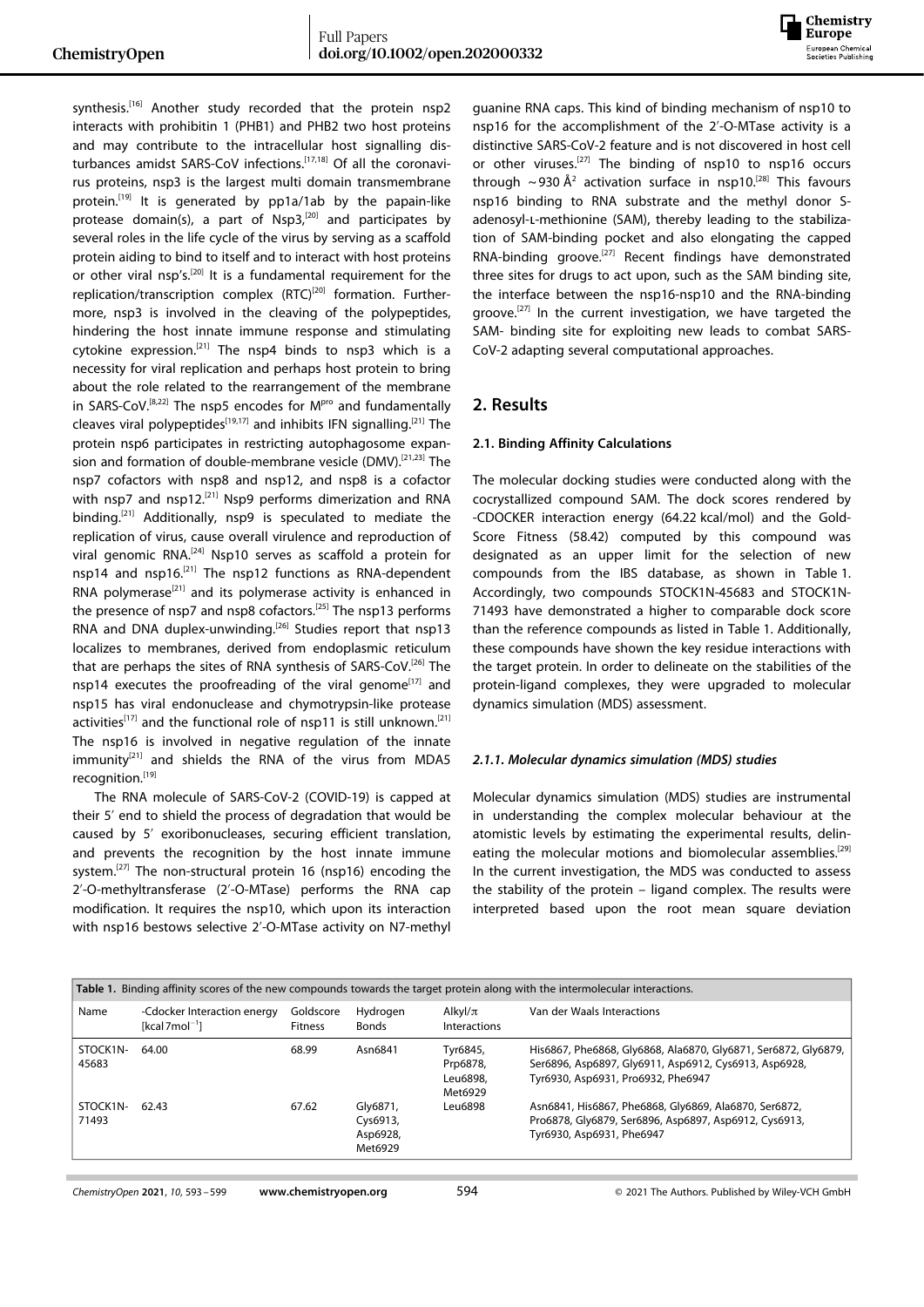

(RMSD), binding mode analysis, intermolecular interactions, hydrogen bond analysis and the interaction energy.

## **2.2. Stability and Binding Mode Analysis of STOCK1N-45683**

The compound STOCK1N-45683 has interacted with the protein target with a dock score of 64 kcal/mol, as shown in Table 1. The MD inferred RMSD results have shown that the protein backbone was stable below 3 nm with an average of 0.22 nm demonstrating that the system was stable without major aberrations, as shown in Figure 1B. Correspondingly, the average structure from last 5 ns was extracted and subsequently superimposed against the X-ray structure. It was observed that the compound STOCK1N-45683 has shown a similar binding pattern as that of the SAM held by several key residues, as shown in Figure 1A. This compound has rendered a hydrogen bond interaction with the vital residue Asn6841 noticed with an extended linear chain. The HD21 atom of the Asn6841 and the O17 atom of the ligand have interacted to



**Figure 1.** Molecular dynamics simulation results of compound STOCK1N-45683 at the targets binding pocket. A) Binding mode analysis of STOCK1N-45683 at the active site. The compound displays a similar binding pattern as that of the cocrystallized compound. B) RMSD guided stability analysis. C) MD inferred number of hydrogen bond interactions. D) Interaction energy between the protein and the ligand during the MD run.



**Figure 2.** MD inferred intermolecular interactions. A) MD inferred Intermolecular hydrogen bond interactions between the protein and the compound. B) Comprehensive intermolecular interactions.

form a hydrogen bond with a bond length of 2.8 Å, as shown in Figure 2A and Figure 2B. Additionally the residue Leu6898 held the ligand by ring A and ring B prompted by alkyl interaction as displayed in Figure 2B. Ring A also interacted with the Met6929 residue by  $\pi$ -alkyl interaction. The residues Tyr6845 and Pro6878 have held the ligand via the  $\pi$ -alkyl interaction accommodating the ligand at the active site of the protein as depicted in Figure 2B. Furthermore, several other residues as illustrated in Figure 2B have aided in clamping the ligand at the binding pocket of the protein as shown in Table 1 and Figure 2B. Additionally the hydrogen bond interactions were monitored throughout the simulations and was noted that the interactions existed during the entire simulations, as shown in Figure 1C defining that the ligand is stably located at the active site of the protein forming stable interactions. Additionally, MD inferred interaction energy between the protein and the ligand was recorded to be ranging between  $-200$  to  $-150$  kJ/mol with an average of  $-181.58$  kJ/mol, as shown in Figure 1D.

#### **2.3. Stability and Binding Mode Analysis of STOCK1N-71493**

The compound STOCK1N-71493 has interacted with the protein demonstrating a dock score of 62.43 kcal/mol, as shown in Table 1, held by several vital residues. The MDS guided RMSD result has displayed that the backbone of the protein was stable below 3 nm, with an average of 0.20 nm, without any major deviations, implying the stability of the protein during the 50 ns simulation run, as shown in Figure 3B. To evaluate the binding mode of the compounds, the last 5 ns structure was retrieved and superimposed against the crystal structure. It was noted that the compound has occupied the binding pocket as that of the cocrystallized compound SAM as depicted in Figure 3A. The compound has formed hydrogen bond interactions with the residues Gly6871, Cys6913, Asp6928 and Met6929, respectively, as shown in Figure 4A. The O atom of Gly6871 has interacted



**Figure 3.** Molecular dynamics simulation results of compound STOCK1N-71493 at the targets binding pocket. A) Binding mode analysis of STOCK1N-71493 at the active site. The compound displays a similar binding pattern as that of the cocrystallized compound. B) RMSD guided stability analysis. C) MD inferred number of hydrogen bond interactions. D) Interaction energy between the protein and the ligand during the MD run.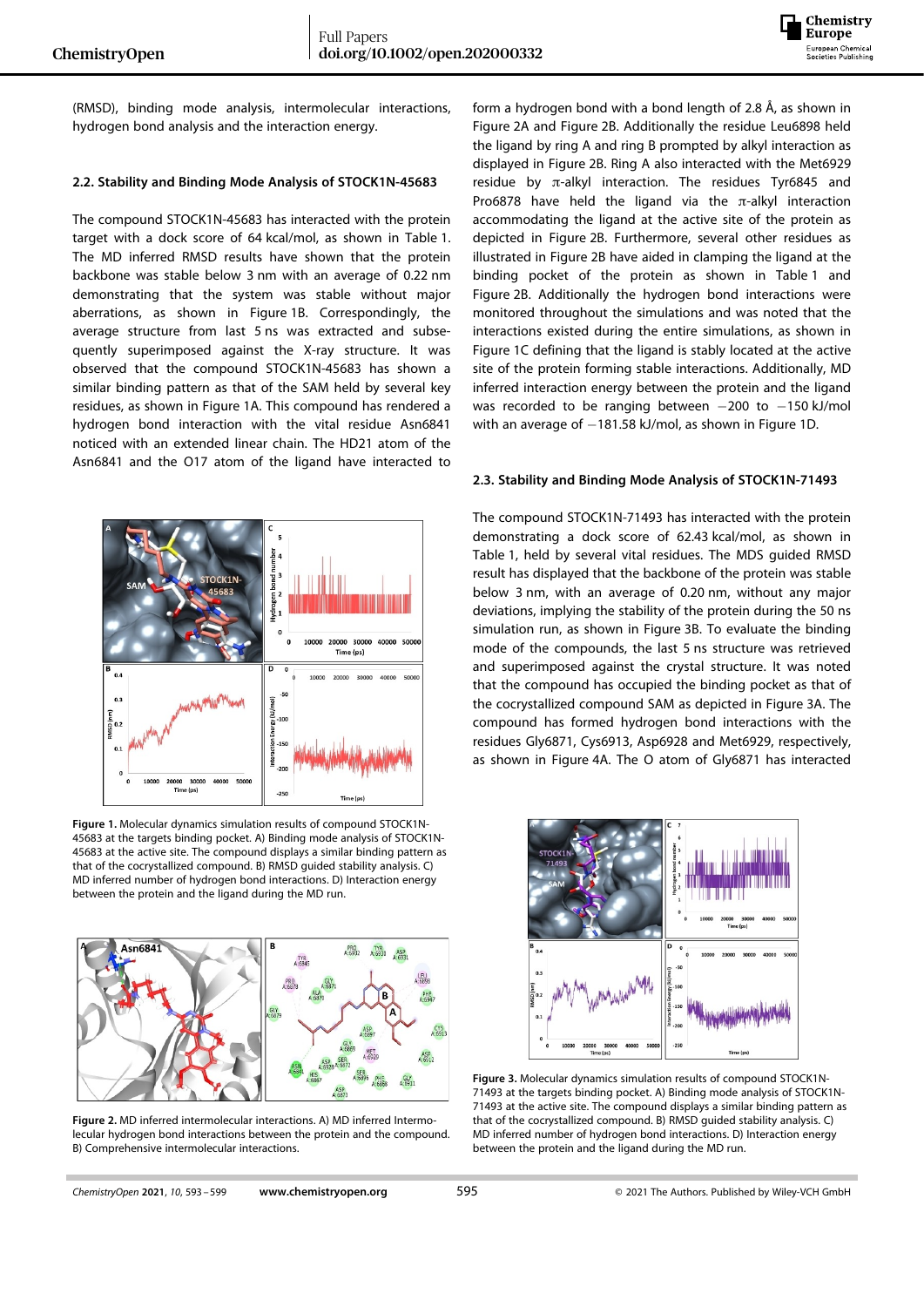



**Figure 4.** MD inferred intermolecular interactions A) Intermolecular hydrogen bond interactions between the protein and the compound. B) Comprehensive intermolecular interactions.

with H36 atom of the ligand with a bond length of 1.8 Å. The HN atom of Cys6913 and the O27 atom of the ligand have interacted with a bond length of 2.7 Å. The OD2 atom of Asp6928 has formed a hydrogen bond with the H29 atom of the ligand rendered by a bond length of 1.7 Å. The residue Met6929 has formed two hydrogen bond interactions. The HN atom of Met6929 and O14 atom of the ligand have generated a hydrogen bond with a length of 2.0 Å. Another hydrogen bond was formed with the O atom of Met6929 and H31 atom of the ligand with a bond length of 2.5 Å, as shown in Figure 4A and 4B. Furthermore, ring A has interacted with Cys6913 by  $\pi$ sulphur interaction and with Leu6898 and Met6929 prompted by π-alkyl interactions. The residue Leu6898 has also interacted with ring B by  $\pi$ -alkyl interactions as shown in Figure 4B. Furthermore, examining the hydrogen bond interactions have stated that the bonds were consistent throughout the simulations referring to the stable interaction of the ligand, as illustrated in Figure 3C, within the protein at its active site. Furthermore, the interaction energy between the protein and the ligand was recorded to be ranging between  $-200$  to  $-150$  kJ/mol with an average of  $-173.39$  kJ/mol, as shown in Figure 3D.

# **3. Discussion**

To find effective therapeutics/drugs against COVID-19, the current study was performed taking the InterBioScreen natural compounds database for virtual screening that has eventually yielded two compounds as prospective drug candidates. The identified compounds have demonstrated good pharmacokinetic properties as predicted by the *ADMET Descriptors* tool accessible with the DS and have demonstrated favourable drug-likeness properties, displaying their ability to imbibe with good oral bioavailability as shown Supplementary Table 1. ADMET refers to absorption, distribution, metabolism, excretion and toxicity properties of a compound. A compound qualifying to these parameters could easily escalate during the developmental process. To further ensure their physiochemical properties and synthetic accessibility, the predictions were conducted employing the SwissADME,<sup>[30]</sup> as displayed in the Supplementary Table 1. These dual predictions have illuminated the usability of the selected compounds against SARS-CoV-2.

The two final compounds additionally have demonstrated a good binding affinity score (dock score) in comparison with the reference compound upon using dual molecular docking programmes. Additionally, they have shown stable binding at the proteins active site. The compound STOCKIN-45683 has shown a stable hydrogen bond interactions with the key residue Asn6841. This interaction was seen with the cocrystallized compound SAM, as shown in Supplementary Figure 1. Furthermore, the residue Leu6898 has rendered an alkyl/π-alkyl interaction with the compound STOCK1N-45683. This residue was reported earlier with other ligands as well.<sup>[31]</sup> These findings elucidate that the identified compound STOCK1N-45683 could act as potential SARS-CoV-2 inhibitor targeting nsp16.

The compound STOCK1N-71493 has interacted with several residues positioning the ligand at the binding pocket of the target. Herein, we did a meticulous similarity interaction search for the residues that have prompted hydrogen bonds with the compound. The residue Gly6871 has generated a hydrogen bond with the compound STOCK1N-71493, while it has interacted by a van der Waals interaction with SAM, as shown in Supplementary Figure 1. The residue Cys6913 has displayed a hydrogen bond and π-sulphur interaction with the compound STOCK1N-71493. Impressively, the cocrystallized ligand SAM has shown the hydrogen bond interaction as was with the discovered compound. The residue Asp6928 has generated a hydrogen bond interaction with the compound STOCK1N-71493 similar to SAM compound, as illustrated in Supplementary Figure 1. The residue Met6929 has represented a hydrogen bond interaction with the ligand, while it has established a  $π$ sulphur and  $\pi$ -alkyl interaction with SAM as shown in Supplementary Figure 1. This exhaustive analysis guides us to understand that the key residues were preserved by the selected compound enhancing their chances as SARS-CoV-2 inhibitors.

A few reports exists on targeting the nsp16, the viral RNA methyltransferase (MTase) for identifying the candidate compounds. Elham Tazikeh-Lemeski *et al*, have discovered the compounds Raltegravir and Maraviroc as potential inhibitors.[32] In another study, the reseachers have performed the sinefungin (SFG) similarity-based virtual screening and identified SFG analogue 44601604 as a potential inhibitor.[33] Jiang *et al.* have reported eight compounds that included Hesperidin, Rimegepant, Gs-9667, and Sonedenoson.<sup>[34]</sup> The compounds discovered in the current investigation have a varied scaffold from that of the already reported chemical spaces and have projected a satisfactory pharmacokinetic properties providing substantial evidence as plausible inhibitors. To sum up, we suggest the two natural compounds from IBS database as probable SARS-CoV-2 inhibitors targeting nsp16.

The identified lipophilicity parameters for both the compounds were in agreement with the limits published in literature such as iLOGP was within  $-3.93$  to 6.46,<sup>[35]</sup> XLOGP3 was within  $-0.7$  to  $+5.0$ ,<sup>[36,37]</sup> log P(SILICOS-IT) was less than 5 [\(http://silicos-it.be.s3-website-eu-west-1.amazonaws.com/soft](http://silicos-it.be.s3-website-eu-west-1.amazonaws.com/software/filter-it/1.0.2/filter-it.html)[ware/filter-it/1.0.2/filter-it.html#](http://silicos-it.be.s3-website-eu-west-1.amazonaws.com/software/filter-it/1.0.2/filter-it.html)references), WLOGP and MLOGP were less than 2.9 and  $1.6<sup>[38]</sup>$  thus indicating that the compounds adhered to drug likeness properties. Computed water solubility parameters such as Log *S* (ESOL) *<*6,[30]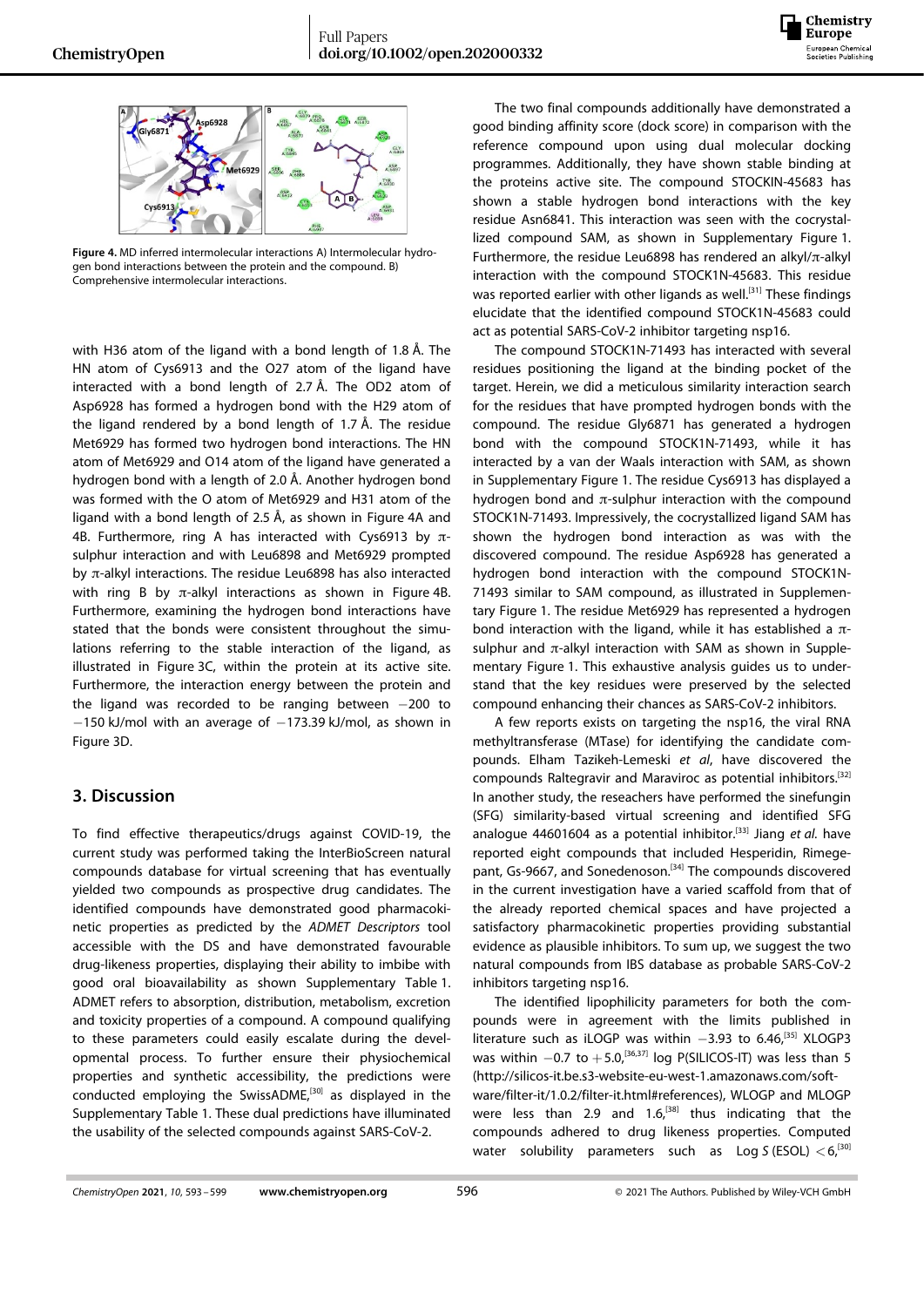

Log *S* (Ali)  $\leq 0$ ,<sup>[39]</sup> Log *S* (SILICOS-IT) between  $-4$  to  $-6^{[40]}$ indicated the compounds to be moderately soluble. The screened compounds have demonstrated acceptable values as mentioned in Supplementary Table 1.

Upon performing the novelty check of the obtained compounds, by using SMILES as an input on PubChem[41] and ChemSpider $[42]$  it was evident that these compounds have not been assessed against SARS-CoV-2 or any other disease or target. This finding endorses the novelty of the compounds suggesting that these can be taken up for *in vitro* assessment.

## **3.1. Computational Methods**

#### *3.1.1. Protein Selection and Preparation*

The target protein for the current study is a non-structural protein 16 (nsp16) bearing the PDB code: 6W4H, (chain A), which is in complex with nsp10. The nsp16 protein structure is cocrystallized with S-adenosyl methionine (SAM).[43] The protein was prepared by dislodging the water molecules and the heteroatoms thereafter minimizing the structure. The active site was defined for all the atoms and residues around the cocrystallized compound SAM around 10 Å, as displayed in Figure 1 in the Supporting Information.

#### *3.1.2. Small Molecule Dataset Preparation*

The small molecule dataset for the current study is taken from the InterBioScreen (IBS) database ([https://www.ibscreen.com/\).](https://www.ibscreen.com/) The compounds were downloaded in the .sdf format. These were initially checked for the presence of any duplicates, and were subsequently minimized adapting the *Full Minimization* protocol available with the DS. To the resultant compounds, the ADMET and the Lipinski's Rule of five was applied. The *ADMET Descriptors* tool accessible on the DS was enabled and during this process, the absorption parameters were set at 0 and 1 which represents good and moderate levels. The solubility was defined as 2, 3 and 4 inferring low, good and optimal level and the blood brain barrier level was opted as 2 and 3 defining as medium and low. To the obtained compounds, *Filter by Lipinski* module accessible on the DS was launched to elucidate on the oral bioavailability to mark a drug as effective. Accordingly, the following parameters were assigned, a compound should have no more than 5 hydrogen bond donors, no more than 10 hydrogen bond acceptors, molecular weight no more than 500 and *LogP* no more than 5, which resulted in 2,963 compounds. Additionally, the resultant IBS compounds were subjected to molecular docking studies against the target protein along with the cocrystallized ligand SAM as reference compound. The total process of drug-like dataset formation and final compound selection is represented in Figure 5.



**Figure 5.** Workflow adapted to identify the candidate compounds.

### *3.1.3. Molecular docking studies*

Molecular docking is one of the superlative methods in which the binding affinities between the target protein and the ligand can be predicted. Additionally, the molecular docking studies elucidate on the probable binding modes of small molecules at the proteins binding pocket. For the current investigation, the CDOCKER programme accessible with the DS was employed.[44–50] The CDOCKER is a CHARMm-based molecular dynamics (MD) method to dock ligands into a proteins binding site. Correspondingly, random ligand conformations are produced using high-temperature MD and are subsequently translated into the binding site. Following this, the candidate poses are generated using random rigid-body rotations followed by simulated annealing. A final minimization is then used to refine the ligand poses. The results are evaluated based upon the -CDOCKER interaction energy. To ensure the binding affinity results, a second molecular docking programme, GOLD v5.2.2<sup>[51]</sup> was additionally employed. GOLD uses a genetic algorithm for docking flexible ligands into receptor binding sites. The results are evaluated based upon the Goldscore Fitness. The binding site is marked around the SAM and the best poses are selected based upon the high /comparable dock score than the reference compound, chosen from the largest cluster, complemented by key residue interactions. The compounds that have obeyed to the aforementioned criteria were subjected to molecular dynamics simulation (MDS) studies.

## *3.1.4. Molecular Dynamics Simulation (MDS) Studies*

The molecular dynamics simulations (MDS) for the selected protein ligand complexes were carried out with CHARMM27 allatom force field using GROningen MAchine for Chemical Simulations<sup>[52]</sup> (GROMACS 2016.16), conducted under periodic boundary conditions. The ligand topologies were generated using the SwissParam program.<sup>[53]</sup> Inhere, the protein ligand complexes from the CDOCKER were upgraded to MDS. Prior to the simulation, the structures were relaxed by energy minimization to avoid steric clashes or the presence of any inappropriate geometry. A two-step equilibration was performed after the energy minimization. The first step of the equilibration was conducted under an NVT ensemble (constant number of particles, volume, and temperature) for 1 ns at 300 K using a V-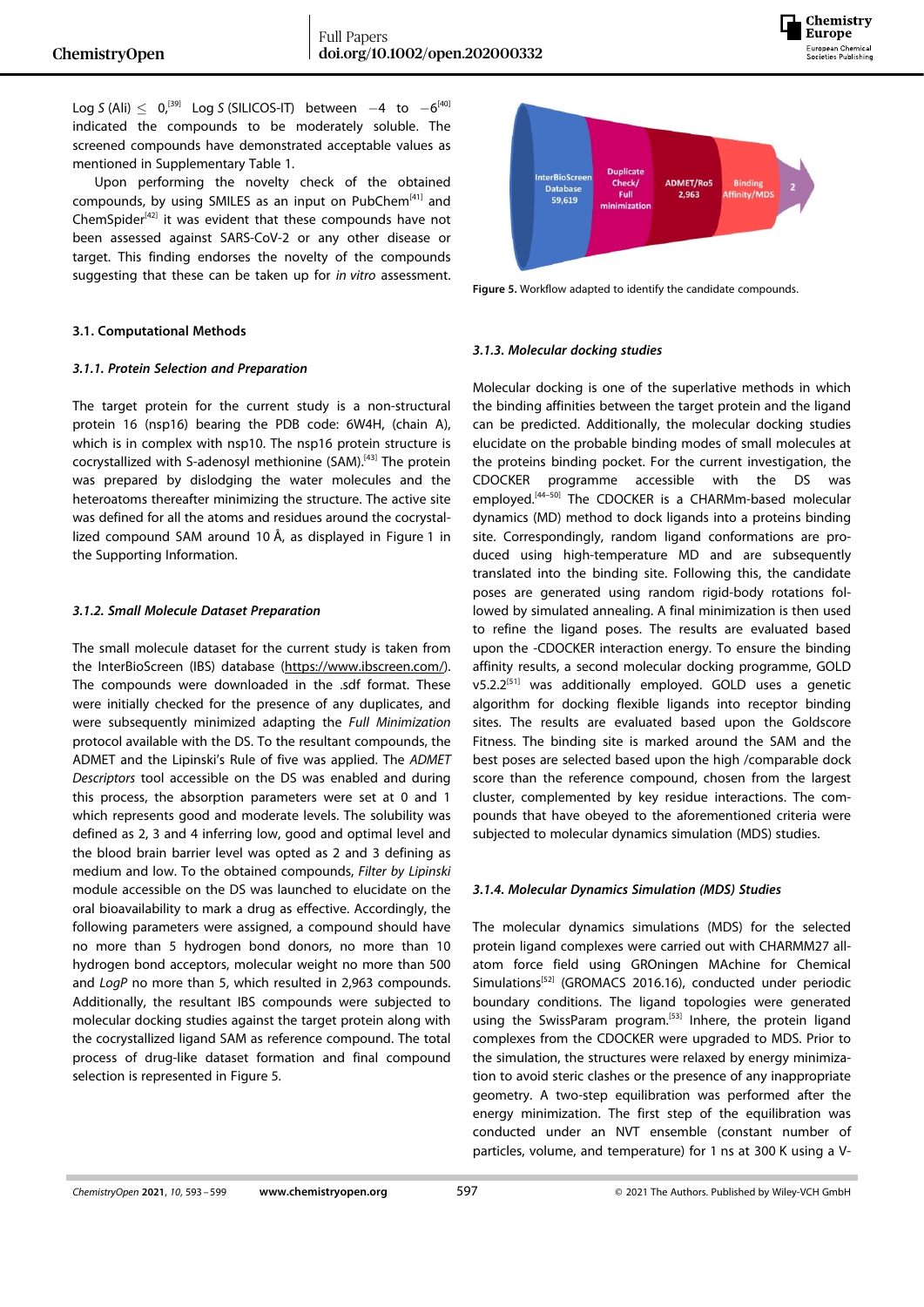

rescale thermostat. The second step of equilibration was conducted under an NPT (constant number of particles, pressure, and temperature) ensemble for 1 ns, keeping the number of particles, pressure, and temperature at constant. The pressure of the system was monitored at 1 bar using Parrinello-Rahman barostat.<sup>[54]</sup> The protein backbone was restrained, while the solvent molecules along with counter-ions were allowed to move during the equilibration process. The NPT equilibrated structures were escalated to MD simulations for 50 ns. The obtained results were analysed using the GROMACS, visual molecular dynamics (VMD),<sup>[55]</sup> DS, and Chimera.<sup>[56]</sup> The LINCS algorithm was employed for the bond constraints<sup>[57]</sup> and Particle Mesh Ewald (PME) method was utilized to calculate the longrange electrostatic interactions.<sup>[58]</sup> The van der Waals interactions were calculated by setting the upper limit of 12 Å.

# **4. Conclusions**

The present study is undertaken to swiftly identify drug-like compounds for SARS-CoV-2 infections from the natural compound database namely the IBS database. Our computational studies have determined that the identified compounds have rendered acceptable pharmacokinetic properties together with a binding affinity scores on par with the reference compound. The results inferred from the MD have illuminated the binding potential as inferred by the stable results. Taken together, we advocate the use of two natural compounds, STOCK1N-45683 and STOCK1N-71493 into COVID-19 treatment regime. Additionally, these compounds can also act as starting structures for designing and developing new candidate compounds.

# **Abbreviations**

| COVID-19 |  |  | corona virus disease-2019 |
|----------|--|--|---------------------------|
|----------|--|--|---------------------------|

|                  | SARS-CoV-2 Severe acute respiratory syndrome coronavirus 2 |
|------------------|------------------------------------------------------------|
| CoV              | Coronaviruses                                              |
| ACE <sub>2</sub> | Angiotensin-converting enzyme 2                            |
| TMPRSS2          | Transmembrane protease serine 2                            |
| nsp              | non-structural protein                                     |
| <b>MHV</b>       | Murine hepatitis virus                                     |
|                  | 2'-O-MTase 2'-O-methyltransferase                          |
| MD               | molecular dynamics                                         |
| <b>MDS</b>       | molecular dynamics simulation                              |
| <b>NVT</b>       | constant number of particles volume, and temper-           |
|                  | ature                                                      |
| <b>VMD</b>       | visual molecular dynamics                                  |
| DS               | Discovery studio                                           |
| <b>RMSD</b>      | Root mean square deviation.                                |
|                  |                                                            |

## *Acknowledgement*

*This research was supported by the Bio & Medical Technology Development Program of the National Research Foundation (NRF) & funded by the Korean government (MSIT) (No. NRF-2018M3A9A7057263).*

*This research was supported by the Neurological Disorder Research Program of the National Research Foundation (NRF) funded by the Korean Government (MSIT) (2020M3E5D9080660).*

## *Conflict of Interest*

The authors declare no conflict of interest.

**Keywords:** SARS-CoV-2 **·** natural compounds **·** COVID-19 **·** molecular docking **·** virtual screening **·** computational studies

- [1] S. Ludwig, A. Zarbock, *Anesth. Analg.* **2020**, DOI 10.1213/ ANE.0000000000004845.
- [2] H. Li, S. M. Liu, X. H. Yu, S. L. Tang, C. K. Tang, *Int. J. Antimicrob. Agents* **2020**, DOI 10.1016/j.ijantimicag.2020.105951.
- [3] Ü. Türsen, B. Türsen, T. Lotti, *Dermatol. Ther.* **2020**, DOI 10.1111/ dth.13449.
- [4] J. F.-W. Chan, K.-H. Kok, Z. Zhu, H. Chu, K. K.-W. To, S. Yuan, K.-Y. Yuen, *Emerg. Microbes Infect.* **2020**, *9*, [221–236.](https://doi.org/10.1080/22221751.2020.1719902)
- [5] A. Wu, Y. Peng, B. Huang, X. Ding, X. Wang, P. Niu, J. Meng, Z. Zhu, Z. Zhang, J. Wang, et al., *Cell Host Microbe* **2020**, *27*, [325–328.](https://doi.org/10.1016/j.chom.2020.02.001)
- [6] S. K. Sinha, A. Shakya, S. K. Prasad, S. Singh, N. S. Gurav, R. S. Prasad, S. S. Gurav, *J. Biomol. Struct. Dyn.* **2020**, 1–12.
- [7] Y. L. Siu, K. T. Teoh, J. Lo, C. M. Chan, F. Kien, N. Escriou, S. W. Tsao, J. M. Nicholls, R. Altmeyer, J. S. M. Peiris, et al., *J. Virol.* **2008**, *82*, [11318](https://doi.org/10.1128/JVI.01052-08) LP – [11330.](https://doi.org/10.1128/JVI.01052-08)
- [8] F. K. Yoshimoto, *Protein J.* **2020**, *39*, [198–216](https://doi.org/10.1007/s10930-020-09901-4).
- [9] J. Shang, Y. Wan, C. Luo, G. Ye, Q. Geng, A. Auerbach, F. Li, *Proc. Natl. Acad. Sci. USA* **2020**, DOI 10.1073/pnas.2003138117.
- [10] L. Mousavizadeh, S. Ghasemi, *J. Microbiol. Immunol. Infect.* **2020**, S1684- 1182(20)30082-7.
- [11] J. Yang, S. J. L. Petitjean, M. Koehler, Q. Zhang, A. C. Dumitru, W. Chen, S. Derclaye, S. P. Vincent, P. Soumillion, D. Alsteens, *Nat. Commun.* **2020**, DOI 10.1038/s41467-020-18319-6.
- [12] K. Nakagawa, K. G. Lokugamage, S. Makino, *Adv. Virus Res.* **2016**.
- [13] P. V'kovski, A. Kratzel, S. Steiner, H. Stalder, V. Thiel, *Nat. Rev. Microbiol.* **2020**, DOI 10.1038/s41579-020-00468-6.
- [14] K. Narayanan, C. Huang, K. Lokugamage, W. Kamitani, T. Ikegami, C.-T. K. Tseng, S. Makino, *J. Virol.* **[2008](https://doi.org/10.1128/JVI.02472-07)**, *82*, 4471 LP – 4479.
- [15] M. Thoms, R. Buschauer, M. Ameismeier, L. Koepke, T. Denk, M. Hirschenberger, H. Kratzat, M. Hayn, T. Mackens-Kiani, J. Cheng, et al., *Science* **2020**, DOI 10.1126/science.abc8665.
- [16] R. L. Graham, A. C. Sims, S. M. Brockway, R. S. Baric, M. R. Denison, *[J.](https://doi.org/10.1128/JVI.79.21.13399-13411.2005) Virol.* **2005**, *79*, [13399–13411.](https://doi.org/10.1128/JVI.79.21.13399-13411.2005)
- [17] I. Astuti, Ysrafil, *Diabetes Metab. Syndr. Obes.* **2020**, *14*, [407–412.](https://doi.org/10.1016/j.dsx.2020.04.020)
- [18] C. T. Cornillez-Ty, L. Liao, J. R. Yates 3rd, P. Kuhn, M. J. Buchmeier, *[J.](https://doi.org/10.1128/JVI.00842-09) Virol.* **2009**, *83*, [10314–10318.](https://doi.org/10.1128/JVI.00842-09)
- [19] A. R. Fehr, S. Perlman, in *Coronaviruses Methods Protoc.*, **2015**.
- [20] J. Lei, Y. Kusov, R. Hilgenfeld, *[Antiviral](https://doi.org/10.1016/j.antiviral.2017.11.001) Res.* **2018**, *149*, 58–74.
- [21] Y. Chen, Q. Liu, D. Guo, *J. Med. Virol.* **2020**, *92*, [418–423](https://doi.org/10.1002/jmv.25681).
- [22] Y. Sakai, K. Kawachi, Y. Terada, H. Omori, Y. Matsuura, W. Kamitani, *Virology* **2017**, DOI 10.1016/j.virol.2017.07.019.
- [23] M. M. Angelini, M. Akhlaghpour, B. W. Neuman, M. J. Buchmeier, *mBio* **2013**, DOI 10.1128/mBio.00524-13.
- [24] D. R. Littler, B. S. Gully, R. N. Colson, J. Rossjohn, *[iScience](https://doi.org/10.1016/j.isci.2020.101258)* **2020**, *23*, [101258.](https://doi.org/10.1016/j.isci.2020.101258)
- [25] R. N. Kirchdoerfer, A. B. Ward, *Nat. Commun.* **2019**, DOI 10.1038/s41467- 019-10280-3.
- [26] K. A. Ivanov, V. Thiel, J. C. Dobbe, Y. van der Meer, E. J. Snijder, J. Ziebuhr, *J. Virol.* **2004**, *78*, [5619–5632.](https://doi.org/10.1128/JVI.78.11.5619-5632.2004)
- [27] J. A. Encinar, J. A. Menendez, *Viruses* **2020**, DOI 10.3390/v12050525.
- [28] E. Decroly, C. Debarnot, F. Ferron, M. Bouvet, B. Coutard, I. Imbert, L. Gluais, N. Papageorgiou, A. Sharff, G. Bricogne, et al., *PLoS Pathog.* **2011**, DOI 10.1371/journal.ppat.1002059.
- [29] A. Hospital, J. R. Goñi, M. Orozco, J. L. Gelpí, *Adv. Appl. Bioinform. Chem.* **2015**, *8*, 37–47.
- [30] A. Daina, O. Michielin, V. Zoete, *Sci. Rep.* **2017**, DOI 10.1038/srep42717.
- [31] V. Vijayan, P. Pant, N. Vikram, P. Kaur, T. P. Singh, S. Sharma, P. Sharma, *J. Biomol. Struct. Dyn.* **2020**, DOI 10.1080/07391102.2020.1802349.